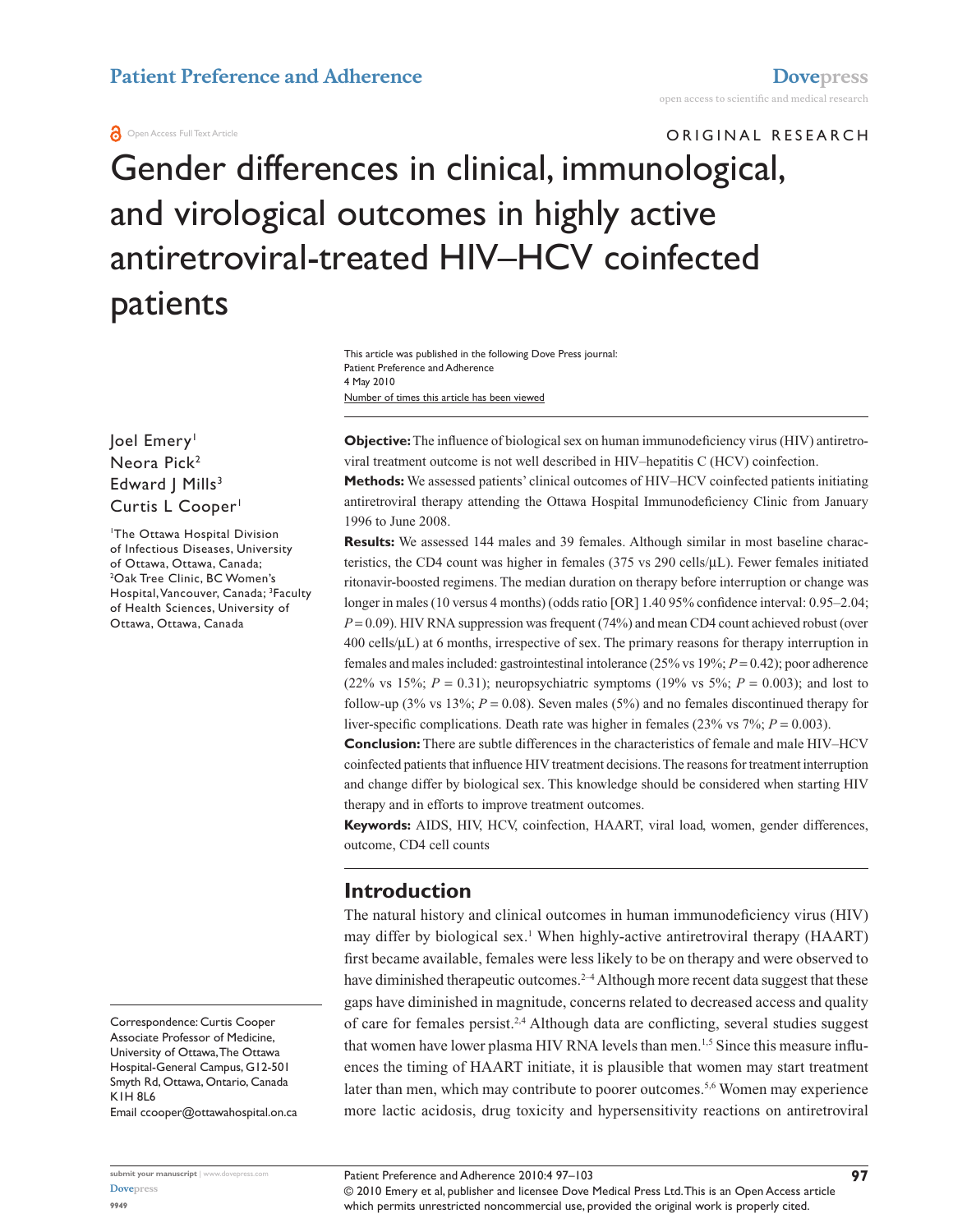therapy which may contribute to decreased adherence and treatment interruption.<sup>1,7</sup> Some studies indicate that women have higher rates of clinical progression to acquired immunodeficiency syndrome (AIDS) and death while others have suggested the opposite.<sup>1,2,8</sup> Differential access to care for women between studies may be an important factor explaining these discrepancies.<sup>1,2,8</sup> Many women with HIV report high rates of poverty, are often depended on for care of children or family members, and may show a reluctance to take medication in public due to denial or fear of disclosure which may lead to compromised self-care, access to care, and response to treatment.<sup>4,9</sup> Depression disproportionally affects women and may contribute to worse outcomes, as depressive symptoms in women are associated with hastened HIV progression.<sup>10</sup>

Hepatitis C virus (HCV) coinfection in HIV is common and contributes to increased morbidity and mortality.<sup>11</sup> Many of the barriers to HIV care access and treatment listed above are more frequent and more severe in those with HIV-HCV coinfection.<sup>12,13</sup> Furthermore, HCV itself may negatively influence the natural history of HIV disease and therapeutic response to HAART.11 The interaction between HIV, HCV, and sex is an area that remains largely unexplored. Well-established gender differences between sexes in HIV–HCV coinfected women include greater likelihood of spontaneous clearance of acute HCV infection and higher symptom burden.<sup>14,15</sup> There is no literature evaluating differences in HIV-related outcomes in the HIV–HCV coinfected population. To this end, we evaluated the influence of biological sex on HIV antiretroviral clinical, immunological, and virological outcome in a well-described HIV–HCV coinfected population followed in a tertiary care-based, specialized immunodeficiency clinic. Specific data on sex and HIV–HCV coinfection is important, as women are a rapidly growing segment of the overall HIV population.<sup>16,17</sup>

## **Methods**

We assessed all HAART-treated HCV–HIV coinfected individuals followed at The Ottawa Hospital Immunodeficiency Clinic from January 1996 to June 2008. We identified patients in a prospective cohort of clinic attendees and supplemented this data by chart review. HIV RNA viral load, CD4 lymphocyte counts, liver enzymes and function tests, and HCV serology results were collected. Characteristics including age, history of excess alcohol, history of injection drug use (IDU), treatment start date, HAART composition, and pregnancy status were identified.

Primary outcome measures included duration of therapy before interruption or change, suppression of HIV RNA levels below detection within 6 and 12 months, mean CD4 counts after 6 months of HAART, and cumulative survival. The primary reason for treatment interruption was assessed. Categories included gastrointestinal side effects (eg, nausea, vomiting, abdominal discomfort, diarrhea), neuropsychiatric symptoms (eg, depression, headaches, difficulties with mentation, neuropathy), adherence difficulty, metabolic complications, liver toxicity, renal complications, musculoskeletal side effects, hematologic abnormalities, dermatologic complications, alcohol and/or substance abuse, pill count or dosing frequency issues, virologic failure, and death. Measures of adherence were based on self-report and clinician suspicions of nonadherence.

We assessed baseline characteristics using parametric testing (*t*-tests and Chi-squared). Our primary outcome measures were analyzed using time to event analysis with a step-wise multivariable analysis. We consider a *P*-value of less than 0.05 as significant and all *P*-values are two-sided. Collection and analysis of this data was approved by the Ottawa Hospital Research Ethics Board.

### **Results**

A total of 183 HIV–HCV coinfected HAART-treated patients followed from January 1996 to June 2008 were assessed (Table 1). Females made up 21% of the evaluated population. The majority were White males. A high level of excess alcohol use and history of IDU was noted in both

**Table 1** Baseline characteristics of HIV–HCV coinfected patients

| Male              | <b>Female</b> |
|-------------------|---------------|
| $N = 144(79%)$    | $N = 39(21%)$ |
| 38.4 (7.2)        | 36.6(7.6)     |
| 96,433            | 72,922        |
| (162, 634)        | (113, 227)    |
| 290 (226)         | 375 (387)     |
| 37%               | 42%           |
| 66 (72)           | 51(42)        |
| 37%               | 36%           |
| 76%               | 85%           |
| 86%               | 79%           |
| 8%                | 13%           |
| $<$ $\frac{8}{6}$ | 0%            |
| 5%                | 8%            |
|                   |               |

**Abbreviations:** ALT, alanine aminotransferase; HCV, hepatitis C virus; HIV, human immunodeficiency virus; IDU, injection drug use; SD, standard deviation.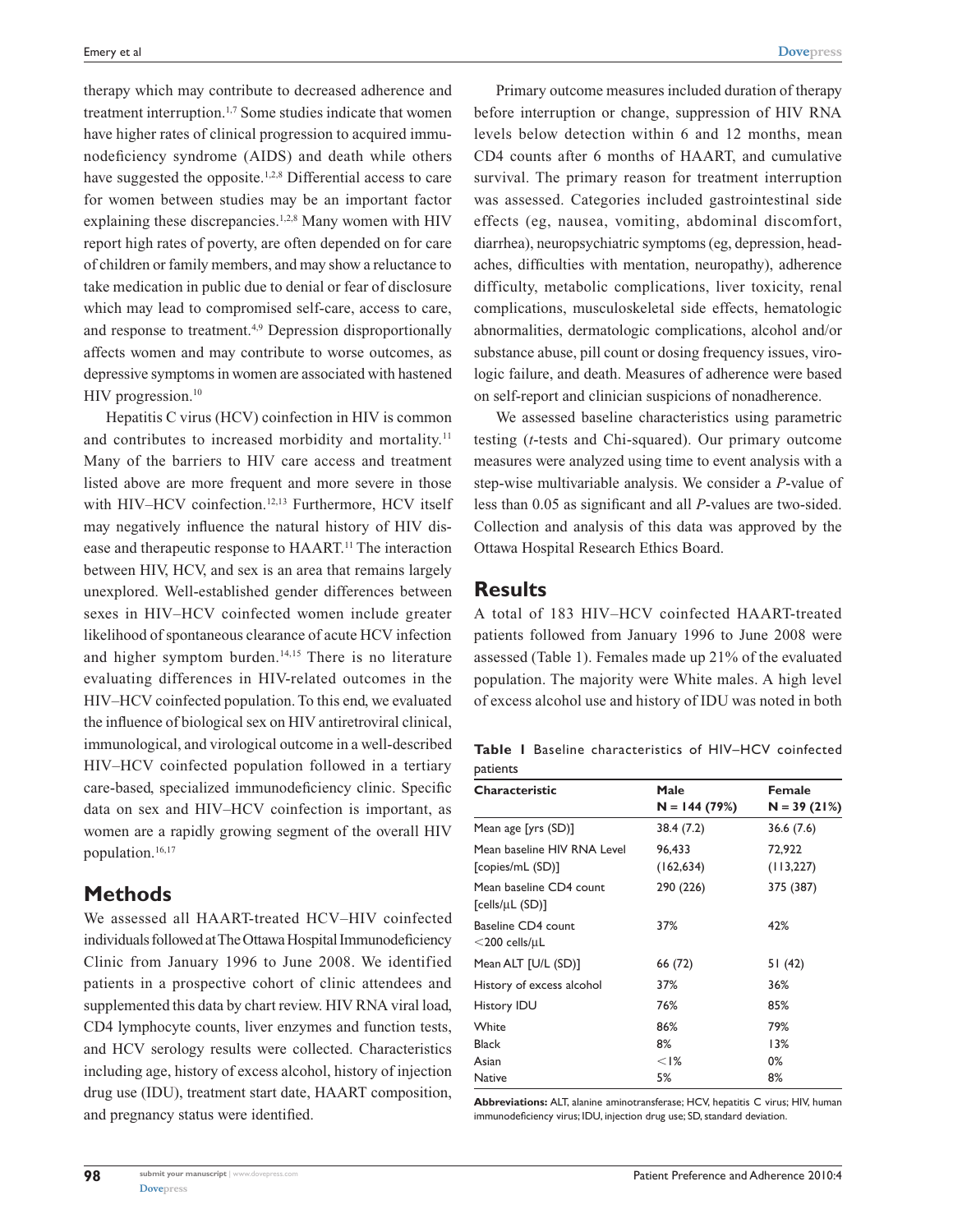sexes. A trend toward lower baseline HIV RNA levels and higher CD4 counts was noted in women. Four women (10%) initiated HAART specifically for pregnancy. There was no difference in baseline CD4 counts between these four patients and the other 35 females who started HAART. None of these four women or two others who became pregnancy while on HAART was exposed to efavirenz.

There were subtle differences in specific drugs chosen when assessed by sex (Table 2). A higher proportion of men initiated high-dose ritonavir and low-dose ritonavir-boosted containing therapy. More females initiated ritonavir-sparing (ie, nelfinavir, atazanavir) treatment. Women were less likely to initiate efavirenz which may reflect concerns related to teratogenicity risk in women of child-bearing age. Because the median start date for HAART was similar by sex (August 1999 for men; December 1998 for women), we are confident that these differences in antiretroviral composition by sex are not a consequence of a treatment era effect bias. Median duration of follow-up after the initiation of therapy was 4.7 years for men and 5.1 years for women ( $P = 0.55$ ). The median duration on therapy was 4 months for women (range: 1 to 10 months) and 10 months for men (range: 4 to 24 months)  $(P = 0.01)$  (Figure 1). The duration on therapy did not differ for women started on HAART for pregnancy compared to women initiated on treatment for other indications (data not shown). At last assessment, only 9% of the men and 8% of the women were on the same treatment regimen as the one started revealing a high turnover rate of antiretrovirals. Twelve percent of women and 15% of men stopped antiretroviral therapy without resumption, 35% of women and 48% of men immediately changed to a second

**Table 2** HAART composition for HIV–HCV patients starting treatment

|                                | Male (n = $144$ ) | Female $(n = 39)$ |
|--------------------------------|-------------------|-------------------|
| Protease inhibitor-based HAART | 69% (n = 100)     | 77% (n = 30)      |
| Ritonavir                      | 70%               | 47%               |
| High-dose ritonavir            | 39%               | 30%               |
| Saquinavir                     | 41%               | 40%               |
| Indinavir                      | 14%               | 20%               |
| Nelfinavir                     | 17%               | 23%               |
| Kaletra                        | 23%               | 7%                |
| Atazanavir                     | $0\%$             | 10%               |
| <b>NNRTI-based HAART</b>       | $22\%$ (n = 31)   | $18\%$ (n = 7)    |
| <b>Efavirenz</b>               | 77%               | 71%               |
| Nucleoside-sparing             | 10%               | 0%                |

**Abbreviations:** HAART, highly-active antiretroviral therapy; NNRTI, non-nucleoside reverse transcriptase inhibitors.

line regimen without interruption, and 53% of women and 37% of men resumed therapy but only after an interruption in HAART  $(P = 0.24)$ .

Mean CD4 counts increased to 413 cells/ $\mu$ L in women and 400 cells/µL in men after 6 months of HAART and did not differ by sex. The absolute increase in CD4 cells from baseline was greater in males (102 versus 11 cells/ $\mu$ L;  $P = 0.04$ ). The proportion achieving virological suppression below the lower limit of detection were similar at 6 months (women: 77%, men 74%; *P* = 0.73) and 12 months (women: 82%, men:  $81\%$ ;  $P = 0.87$ ) of therapy in those remaining on HAART at these time points.

Both women (25%) and men (19%) ( $P = 0.42$ ) cited gastrointestinal complications as the primary reason for HAART interruption (Table 3). Adherence difficulties were a common reason for discontinuation in women (22%) and men (15%)  $(P = 0.31)$ . Women were more likely to stop treatment due to neuropsychiatric issues ( $P = 0.003$ ). The use of efavirenz was similar in those interrupting therapy for neuropsychiatric complications (23%) and those not (15%;  $P = 0.46$ ). Two of six men and one of seven women on efavirenz who stopped treatment for neuropsychiatric reasons did so specifically due to efavirenz-attributed side effects. Men were more likely to be lost to follow-up ( $P = 0.08$ ). Liver complications were an infrequent cause for HAART change or interruption, irrespective of sex. Seven males (5%) and no females discontinued therapy for liver-specific complications.

Mortality analysis revealed an association between female sex and reduced cumulative survival (odds ratio  $[OR] = 4.46, 95\%$  confidence intervals  $[CI]$ : 1.8–11.0;  $P = 0.001$ ) (Figure 2). When controlled for IDU, race, and baseline CD4, this association remained significant. Twentythree percent of women and 7% of men died during the period of evaluation ( $P = 0.003$ ). Sixty percent of deaths were end-stage liver disease-related and did not differ by sex.

## **Discussion**

There is evidence that biological sex may influence HIV progression and treatment response.1,7 These differences are of ever-increasing importance given that women comprise a rapidly growing segment of the HIV population.<sup>16,17</sup> Little is known as to how HCV coinfection influences the interaction between HIV and biological sex. Our findings indicate that HIV–HCV coinfected women are more likely to interrupt or change treatment before men, differ in reasons for therapy interruption, and may have a lower cumulative survival. These differences are not explained by the subtle baseline differences in characteristics.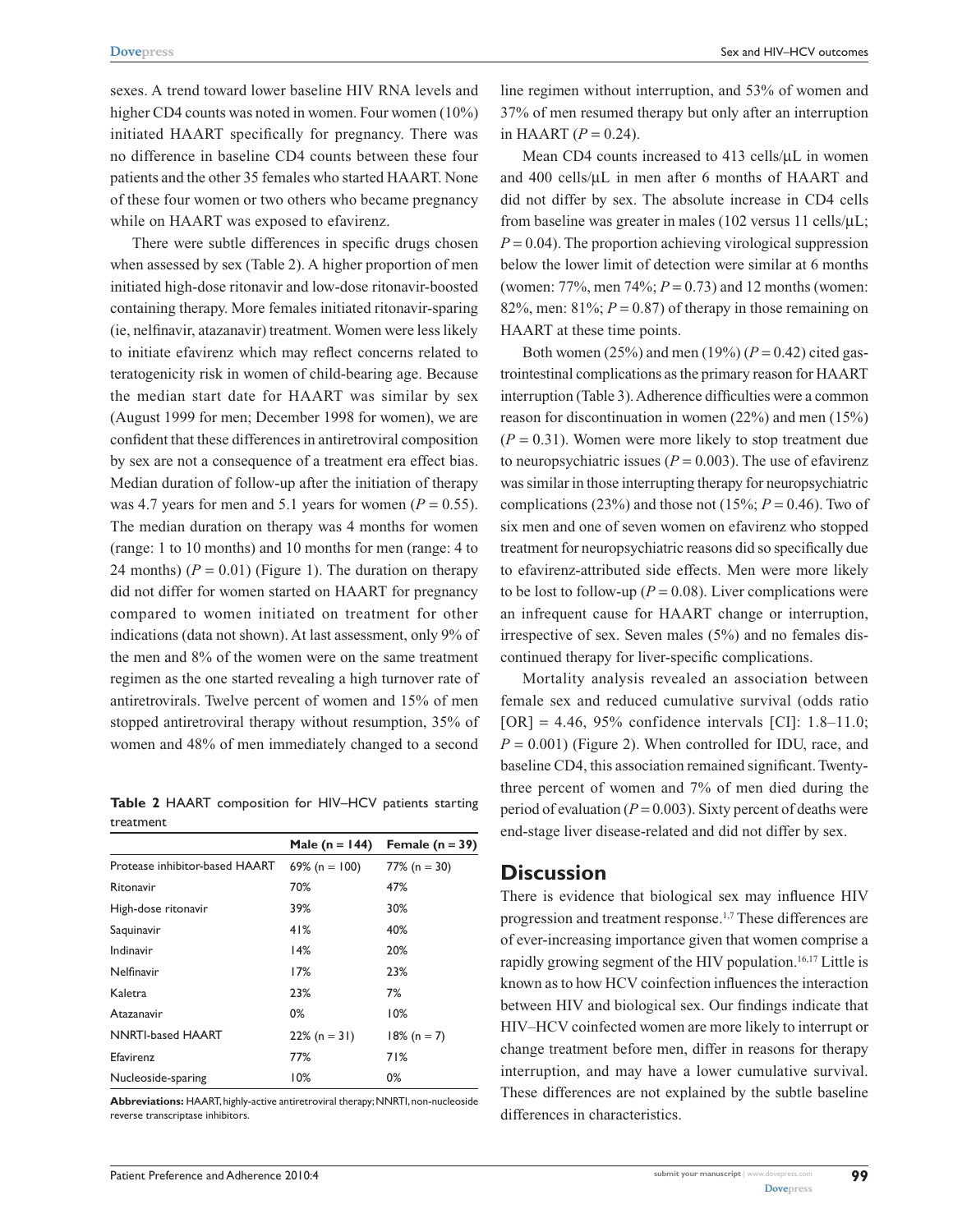

**Figure 1** Months on HAART by sex prior to interruption or treatment change. **Abbreviation:** HAART, highly-active antiretroviral therapy.

When comparing duration on HAART prior to interruption or change in antiretroviral(s), differences between men and women were most apparent during the first 12 months of therapy (Figure 1). Thereafter, the rates were similar. The reason for differences in duration of therapy before interruption or change is unclear but likely multifactorial. Similar findings have been observed in HIV mono-infected populations.<sup>1</sup> The proportion of men and women on the same HAART regimen after one year was low and did not differ by sex. Women more typically interrupted HAART with a break prior to resumption of therapy whereas men where more likely to immediately switch to an alternate regimen. The reason for this is unclear. However, post-partum discontinuation of therapy did not explain this observation.

It is plausible that pregnancy may influence the timing of HAART initiation and therapeutic outcomes in HIV. Pregnancy may affect pharmacokinetics that could influence side effects.<sup>18–20</sup> Pregnancy may contribute to greater drug intolerance in female recipients and higher rates of treatment discontinuation as following delivery HAART may be

**Table 3** Primary reasons for therapy interruption by sex

|                             | <b>Female</b> | Male | Ρ     |
|-----------------------------|---------------|------|-------|
| Gastrointestinal complaints | 25%           | 19%  | 0.42  |
| Adherence                   | 22%           | 15%  | 0.31  |
| Mental health               | 19%           | 5%   | 0.003 |
| Lost to follow-up           | 3%            | 13%  | 0.08  |
| Substance use               | 5%            | 6%   | 0.79  |
| Liver                       | 0%            | 5%   | 0.06  |

stopped depending on patient and physician preferences towards remaining on treatment (dependent on disease stage). Consistent with other studies, we did not identify a pregnancy effect on HIV disease progression or outcome.<sup>21,22</sup> However, the number of pregnancies in our cohort was low.

In our study, virological and immunological outcomes did not differ by sex in those remaining on therapy. It is noteworthy that the baseline CD4 count at treatment initiation was higher in women. This difference was not explained by pregnant females with high CD4 counts initiating HAART to prevent maternal to fetal HIV transmission. It is plausible that more women initiated HAART earlier in the HAART era when higher CD4 counts triggered the introduction of therapy. This was not the case in our cohort as the average date of treatment initiation was similar by sex. We suspect that better compliance with scheduled clinic visits in women may have contributed to HAART-initiation at higher CD4 counts. There are discrepancies between other studies with some reporting higher,<sup>23</sup> lower<sup>2</sup> or similar<sup>1,7,24,25</sup> baseline CD4 counts by sex. This may reflect the influence of the above mentioned confounders.

Consistent with other work, the primary reason for therapy interruption differed by sex in our analysis.26 Treatment adherence in our female patients was not a significant factor leading to treatment interruption or change. This finding is consistent with some, but not all analyses.<sup>24,27</sup> It is unclear why so many men where lost to follow-up and to what effect this had on the outcomes in the study.3 Previous research by our group indicated that our HCV–HIV coinfected population faces multiple barriers to treatment including substance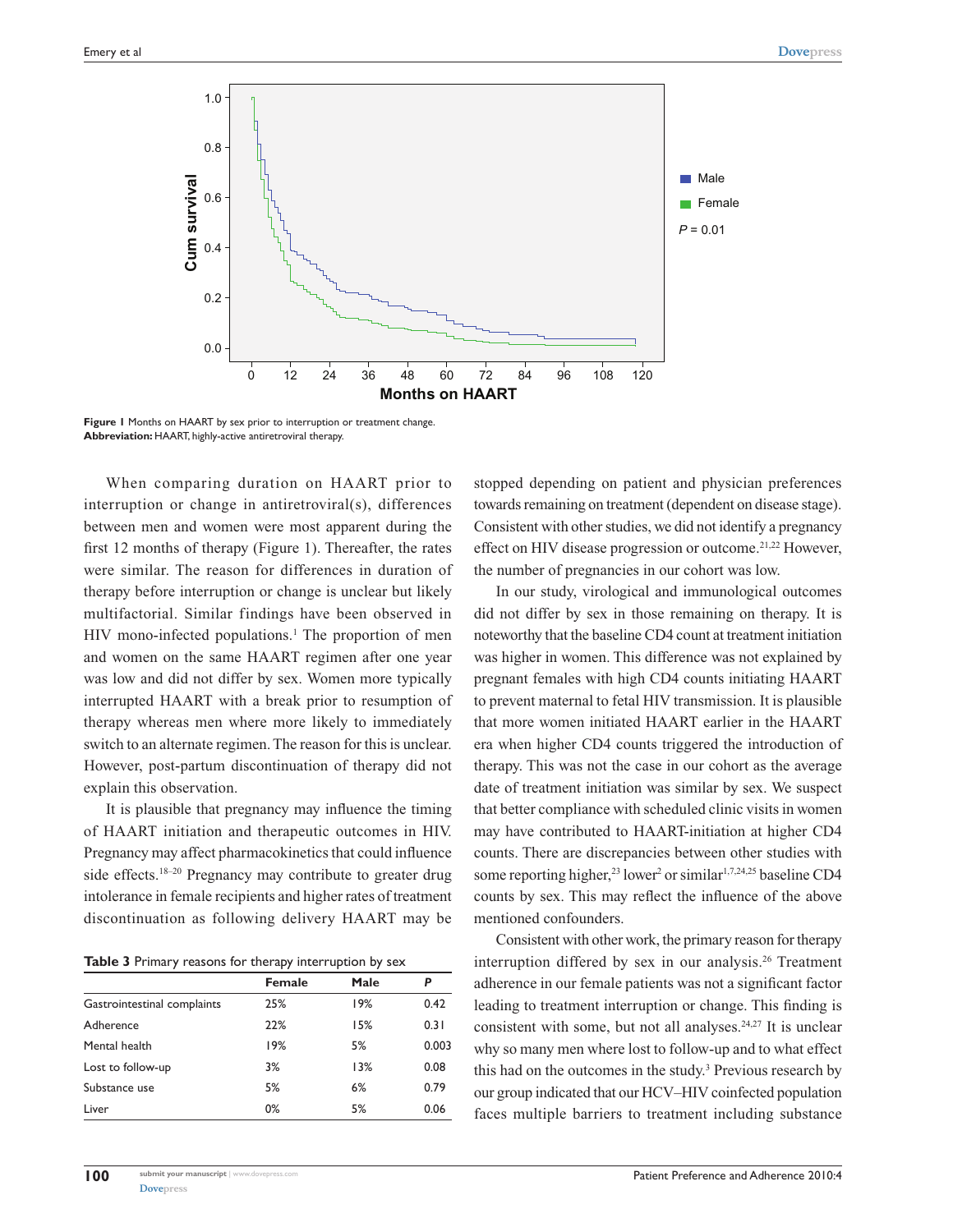

Figure 2 Comparison of cumulative survival by sex. **Abbreviations:** CI, confidence intervals; HAART, highly-active antiretroviral therapy; OR, odds ratio.

abuse, psychiatric illness, anxiety related to workup or treatment, and poor social circumstances which contribute to suboptimal follow-up.4

Neuropsychiatric issues were identified as an important reason for therapy interruption in females. Depression and other mental health issues are common in HIV–HCV coinfection.28–30 In HCV populations, current levels of psychiatric disorders range from 31% to 58% with lifetime rates as high as 95%.<sup>5</sup> This may be higher in women compared to men.10 In HIV populations, psychiatric disorders are also common with up to 36% of individuals suffering from major depression, a rate that is three times higher than non-HIV infected individuals.<sup>31,32</sup> Several studies suggest mental illness is more prevalent and more severe in the HIV–HCV coinfection.31–34 Studies evaluating HIV mono-infected patients suggest that much of the variation in HIV progression is related to depression, stressful life events, and trauma.32 In our analysis women were more likely to have a psychiatric illness and for this to affect their treatment. Mental health issues may also explain why women in our study had a decreased cumulative survival. Despite the well-established influence on mental health, the use of efavirenz did not appear to influence the likelihood of interrupting HAART in our cohort.<sup>35</sup> This data highlight the importance of thoroughly evaluating and treating mental health issues, especially in women, as such interventions may significantly improve outcomes in HIV–HCV coinfection.

Patients with HIV–HCV coinfection have higher mortality rates.<sup>11</sup> Little is known about gender differences among coinfected populations. Our results suggest that in the HIV–HCV coinfected population, mortality in women may be higher despite similar viral suppression and CD4 counts, and when controlling for IDU history, race, and baseline CD4 levels. Recent data in HIV mono-infected individuals reveals that women generally live longer with HIV, which contradicts our findings and may indicate that the negative interaction between these two viruses is particularly harmful in women.<sup>6</sup> The primary cause for death was related to end-stage liver disease. HCV-related liver disease does progress more rapidly in women, which partially explains our results.36 This suggests that HIV–HCV coinfected women should be aggressively evaluated and treated for HCV. Mental health issues in women may have contributed to our findings. Others have reported that HIV-positive women with chronic depressive symptoms are two times more likely to die and show greater declines in CD4 counts.10 We do not believe that the differential mortality rates observed in our analysis are a consequence of an era effect as the average date of initiation of HAART and the median duration of follow-up was similar by sex. We acknowledge that the high number of loss to follow-up in males may have skewed the data as the true outcomes of these patients, including the possibility of death, is unknown. Furthermore, it is difficult to separate biological differences from confounding socioeconomic and mental health factors which are well-established to influence adherence, morbidity, and survival.<sup>12,13</sup>

There are several limitations to the current study. Most patients were White. It is unclear whether race directly influences the natural history of HIV–HCV coinfected individuals.22 The patients evaluated in this study were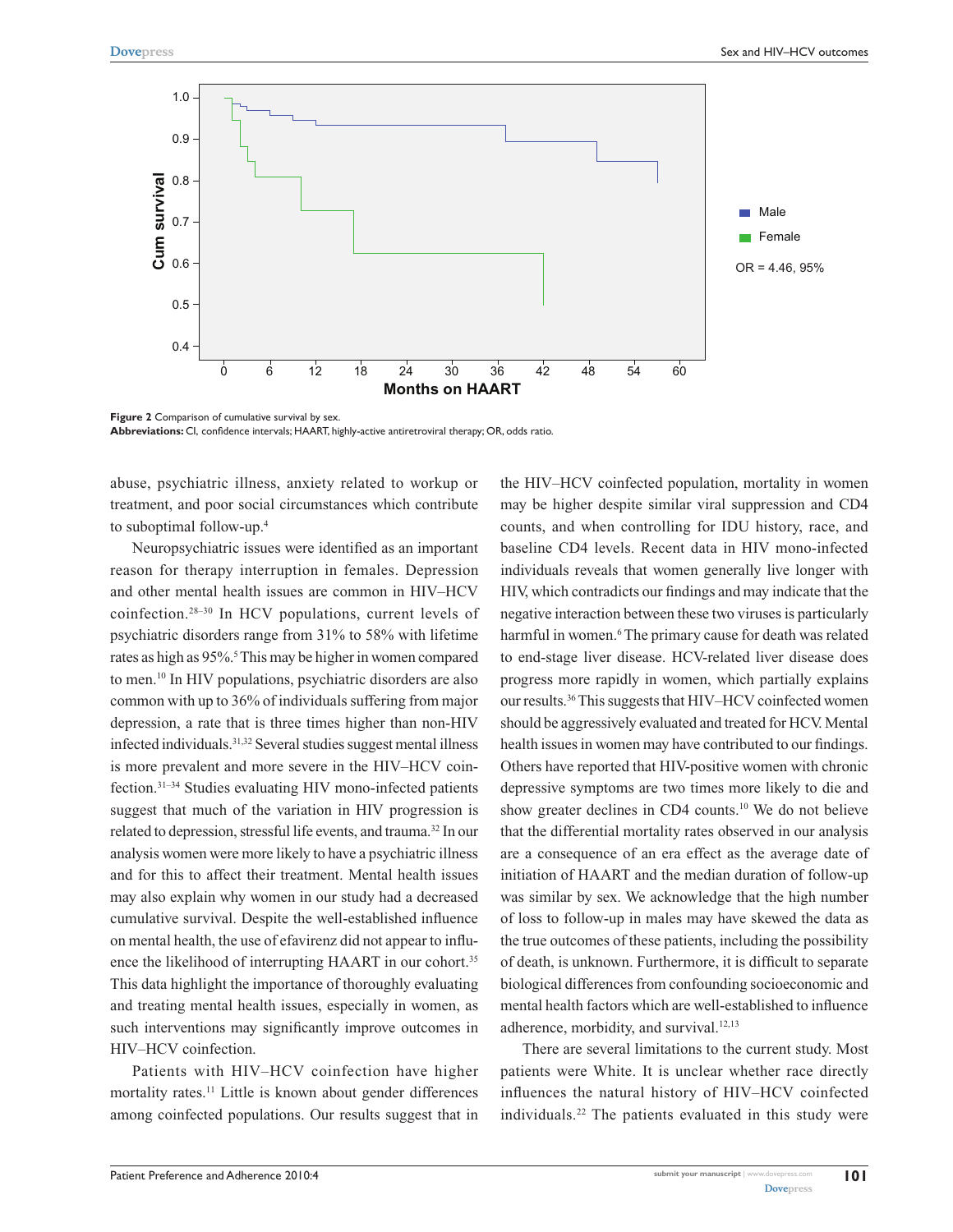managed at a tertiary center offering specialized HIV care. Due to referral bias, a broader population of HIV–HCV coinfected individuals that are not referred or who have yet to seek care may have been missed. As a retrospective evaluation, reporting bias and missing data may have influenced our findings. Nonetheless, our analysis convincingly indicates that biological sex is not associated with differences in virological and immunological outcome in HIV–HCV coinfection initiating HAART. However, reasons for treatment interruption and mortality itself may differ by sex. These findings are of value in guiding health care providers as they plan and manage gender-specific treatment in HIV–HCV coinfection.

## **Disclosures**

The authors report no conflict of interest in this work.

### **References**

- 1. Collazos J, Asensi V, Carton JA. Sex differences in the clinical, immunological and virological parameters of HIV-infected patients treated with HAART. *AIDS*. 2007;21(7):835–843.
- 2. Cunningham WE, Markson LE, Andersen RM, et al. Prevalence and predictors of highly active antiretroviral therapy use in patients with HIV infection in the United States. HCSUS Consortium. HIV Cost and Services Utilization. *J Acquir Immune Defic Syndr*. 2000;25(2):115–123.
- 3. Furler MD, Einarson TR, Walmsley S, Millson M, Bendayan R. Longitudinal trends in antiretroviral use in a cohort of men and women in Ontario, Canada. *AIDS Patient Care STDS*. 2006;20(4): 245–257.
- 4. Gebo KA, Fleishman JA, Conviser R, et al. Racial and gender disparities in receipt of highly active antiretroviral therapy persist in a multistate sample of HIV patients in 2001. *J Acquir Immune Defic Syndr*. 2005;38(1):96–103.
- 5. Gandhi M, Bacchetti P, Miotti P, Quinn TC, Veronese F, Greenblatt RM. Does patient sex affect human immunodeficiency virus levels? *Clin Infect Dis*. 2002;35(3):313–322.
- 6. Farzadegan H, Hoover DR, Astemborski J, et al. Sex differences in HIV-1 viral load and progression to AIDS. *Lancet*. 1998;352(9139): 1510–1514.
- 7. Boulassel MR, Morales R, Murphy T, Lalonde RG, Klein MB. Gender and long-term metabolic toxicities from antiretroviral therapy in HIV-1 infected persons. *J Med Virol*. 2006;78(9):1158–1163.
- 8. Hewitt RG, Parsa N, Gugino L. Women's health. The role of gender in HIV progression. *AIDS Read*. 2001;11(1):29–33.
- 9. Zierler S, Krieger N. Reframing women's risk: social inequalities and HIV infection. *Annu Rev Public Health*. 1997;18:401–436.
- 10. Ickovics JR, Hamburger ME, Vlahov D, et al. HIV Epidemiology Research Study Group. Mortality, CD4 cell count decline, and depressive symptoms among HIV-seropositive women: longitudinal analysis from the HIV Epidemiology Research Study. *JAMA*. 2001;285(11):1466–1474.
- 11. Greub G, Ledergerber B, Battegay M, et al. Clinical progression, survival, and immune recovery during antiretroviral therapy in patients with HIV-1 and hepatitis C virus coinfection: the Swiss HIV Cohort Study. *Lancet*. 2000;356(9244):1800–1805.
- 12. Falusi OM, Pulvirenti J, Sarazine J, Shastri P, Gail C, Glowacki R. HIV-infected inpatients in the HAART era: how do hepatitis C virus coinfected patients differ? *AIDS Patient Care STDS*. 2003;17(1): 13–16.
- 13. Wood E, Kerr T, Tyndall MW, Montaner JS. A review of barriers and facilitators of HIV treatment among injection drug users. *AIDS*. 2008;22(11):1247–1256.
- 14. Antiretroviral Therapy Cohort Collaboration. Life expectancy of individuals on combination antiretroviral therapy in high-income countries: a collaborative analysis of 14 cohort studies. *Lancet*. 2008;372(9635):293–299.
- 15. Grebely J, Raffa JD, Lai C, Krajden M, Conway B, Tyndall MW. Factors associated with spontaneous clearance of hepatitis C virus among illicit drug users. *Can J Gastroenterol*. 2007;21(7):447–451.
- 16. Burruano L, Kruglov Y. HIV/AIDS epidemic in Eastern Europe: recent developments in the Russian Federation and Ukraine among women. *Gend Med*. 2009;6(1):277–289.
- 17. Farr SL, Kraft JM, Warner L, Anderson JE, Jamieson DJ. The integration of STD/HIV services with contraceptive services for young women in the United States. *Am J Obstet Gynecol*. 2009;201(2):142, e1–e8.
- 18. Bardeguez AD, Lindsey JC, Shannon M, et al. PACTG 1025 Protocol Team. Adherence to antiretrovirals among US women during and after pregnancy. *J Acquir Immune Defic Syndr*. 2008;48(4):408–417.
- 19. Clark R. Considerations for the antiretroviral management of women in 2008. *Womens Health (Lond Engl)*. 2008;4(5):465–477.
- 20. Stek AM. Antiretroviral medications during pregnancy for therapy or prophylaxis. *Curr HIV/AIDS Rep*. 2009;6(2):68–76.
- 21. Ahdieh L. Pregnancy and infection with human immunodeficiency virus. *Clin Obstet Gynecol*. 2001;44(2):154–166.
- 22. Hershow RC, O'Driscoll PT, Handelsman E, et al. Hepatitis C virus coinfection and HIV load, CD4+ cell percentage, and clinical progression to AIDS or death among HIV-infected women: Women and Infants Transmission Study. *Clin Infect Dis*. 2005;40(6): 859–867.
- 23. Perez-Hoyos S, Rodríguez-Arenas MA, García de la Hera M, et al. Progression to AIDS and death and response to HAART in men and women from a multicenter hospital-based cohort. *J Womens Health (Larchmt)*. 2007;16(7):1052–1061.
- 24. Nicastri E, Leone S, Angeletti C, et al. Sex issues in HIV-1-infected persons during highly active antiretroviral therapy: a systematic review. *J Antimicrob Chemother*. 2007;60(4):724–732.
- 25. Sterling TR, Vlahov D, Astemborski J, Hoover DR, Margolick JB, Quinn TC. Initial plasma HIV-1 RNA levels and progression to AIDS in women and men. *N Engl J Med*. 2001;344(10):720–725.
- 26. Kumarasamy N, Venkatesh KK, Cecelia AJ, et al. Gender-based differences in treatment and outcome among HIV patients in South India. *J Womens Health (Larchmt)*. 2008;17(9):1471–1475.
- 27. Kuyper LM, Wood E, Montaner JS, Yip B, O'Connell JM, Hogg RS. Gender differences in HIV-1 RNA rebound attributed to incomplete antiretroviral adherence among HIV-Infected patients in a population-based cohort. *J Acquir Immune Defic Syndr*. 2004;37(4):1470–1476.
- 28. McLaren M, Garber G, Cooper C. Barriers to hepatitis C virus treatment in a Canadian HIV-hepatitis C virus coinfection tertiary care clinic. *Can J Gastroenterol*. 2008;22(2):133–137.
- 29. Restrepo A, Johnson TC, Widjaja D, et al. The rate of treatment of chronic hepatitis C in patients co-infected with HIV in an urban medical centre. *J Viral Hepat*. 2005;12(1):86–90.
- 30. Righi E, Beltrame A, Bassetti M, et al. Therapeutical aspects and outcome of HIV/HCV coinfected patients treated with pegylated interferon plus ribavirin in an Italian cohort. *Infection*. 2008;36(4): 358–361.
- 31. Douaihy A, Hilsabeck RC, Azzam P, Jain A, Daley DC. Neuropsychiatric aspects of coinfection with HIV and hepatitis C virus. *AIDS Read*. 2008;18(8):425–432, 438–439.
- 32. Leserman J. Role of depression, stress, and trauma in HIV disease progression. *Psychosom Med*. 2008;70(5):539–545.
- 33. Butt AA, Khan UA, Skanderson M. Comorbidities and their impact on mortality in HCV and HCV-HIV-coinfected persons on dialysis. *J Clin Gastroenterol*. 2008;42(9):1054–1059.